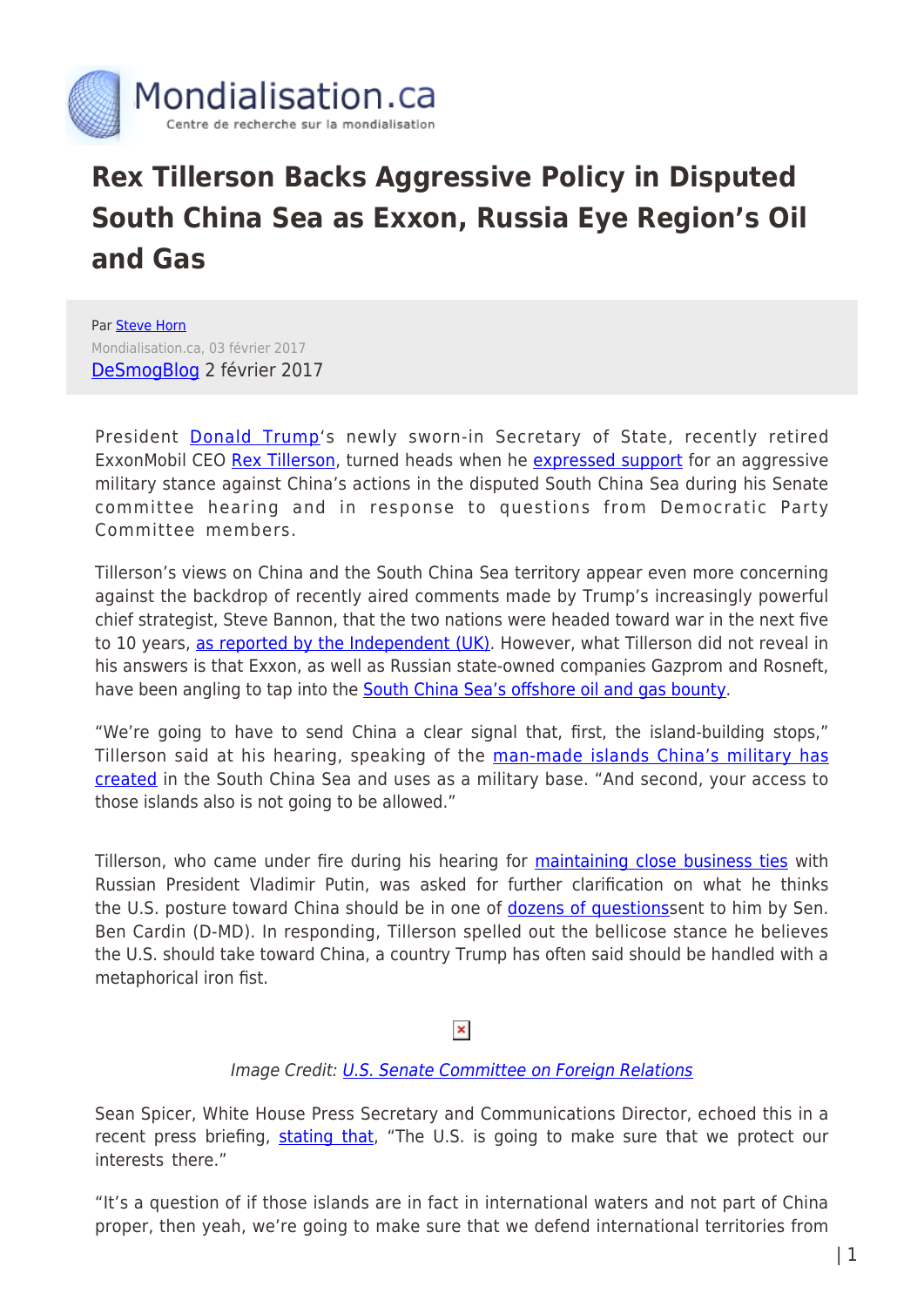being taken over by one country," said Spicer.

While President Barack Obama and Secretary of State Hillary Clinton took a rathe[r hawkish U.S. foreign policy stance toward China](https://en.wikipedia.org/wiki/East_Asian_foreign_policy_of_the_Barack_Obama_administration#The_.27Pivot.27) known as the [Pacific "pivot,"](https://foreignpolicy.com/2011/10/11/americas-pacific-century/) these developments under the new administration appear to take tensions with China to a new level.

The Chinese government sees the Trump White House and Tillerson's recent statements, if carried out, as an [act of "war" toward the country,](http://www.globaltimes.cn/content/1028568.shtml) which Beijing says would not be allowed to stand unchallenged.

A DeSmog investigation shows that "our interests" (to quote Spicer) overlap suspiciously often with those of ExxonMobil, Gazprom, and Rosneft.

South China Sea, Exxon, Gazprom

Exxon's offshore oil and gas ties in the region circle the South China Sea from Vietnam and the Philippines to Indonesia and Malaysia. Gazprom also maintains business ties with Vietnam. While most western oil majors have veered away from tapping into this oil and gas, Exxon has not shied away.

"Unlike other Western oil majors, which have usually taken a wait-and-see approach when drilling in the disputed waters, ExxonMobil appeared unfazed by the political uncertainty in the region and maintained extensive business links with almost every Southeast Asian country," [wrote the South China Morning Post](http://www.scmp.com/news/china/diplomacy-defence/article/2055775/more-known-unknowns-ahead-sino-us-ties-tillerson-trumps).

A leaked 2006 U.S. State Department cable published by Wikileaks shows that "China began to warn oil majors against conducting oil exploration activities in the disputed South China Sea in 2006, the year Tillerson became ExxonMobil's chairman and chief executive," the Morning Post further detailed.

According to U.S. Energy Information Administration (EIA) data from 2013, the South China Sea [contains](https://www.eia.gov/beta/international/regions-topics.cfm?RegionTopicID=SCS) 11 billion barrels of oil and 190 trillion cubic feet of natural gas.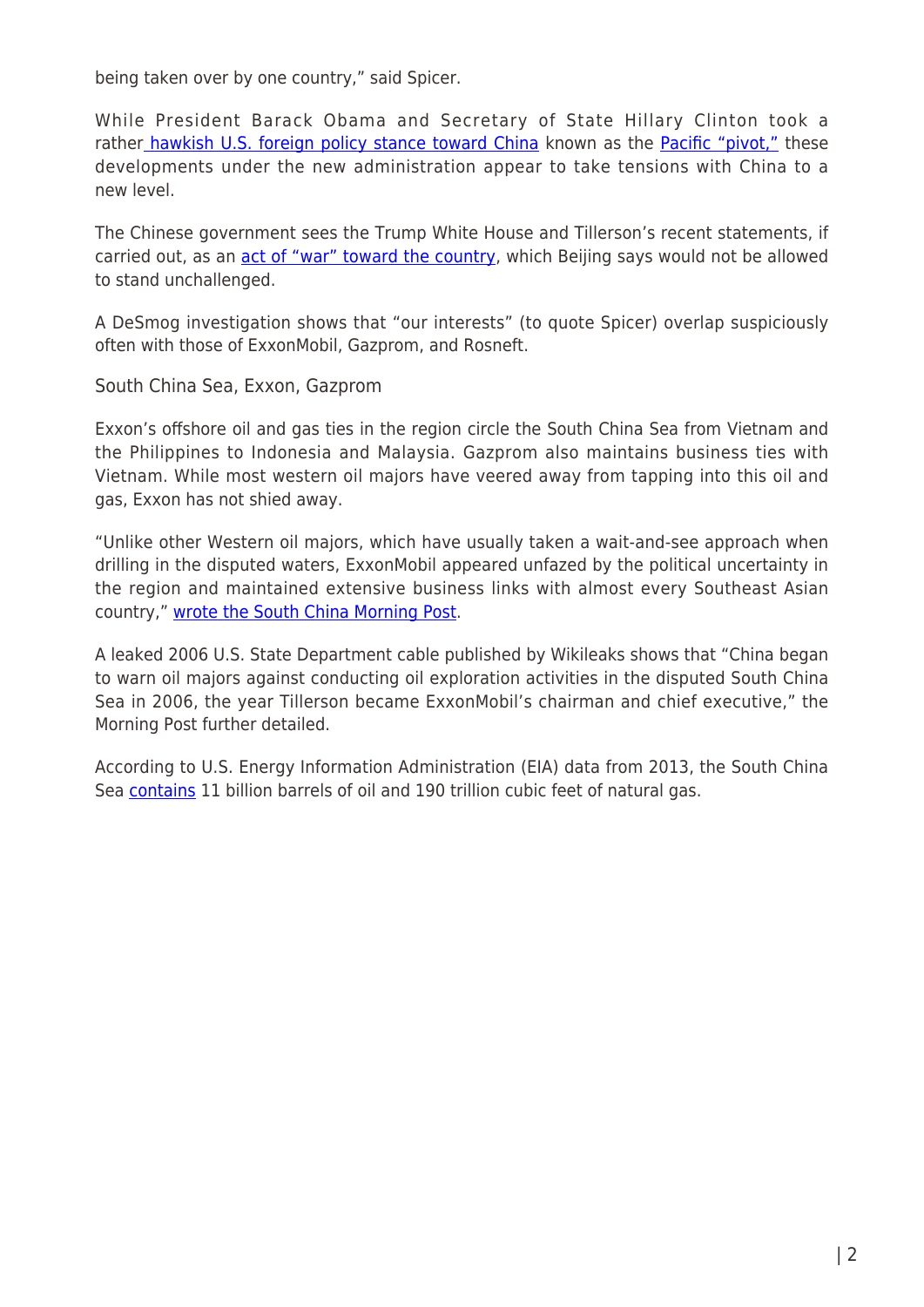

Image Credit: U.S. Energy Information Administration

As Lee Fang and I recently revealed for The Intercept, while Tillerson served as CEO of Exxon, the U.S. Department of State directly [intervened on the company's behalf](https://theintercept.com/2017/01/17/exxonmobil-state-department/) to help the company win favorable financial terms to tap into that offshore oil and gas in countries which own offshore oil and gas in the South China Sea in both Vietnam and Indonesia.

## Vietnam

On January 12, the New York Times became the first news outlet to dig into [Exxon's bounty](http://www.nytimes.com/2017/01/12/world/asia/rex-tillerson-south-china-sea-us.html?_r=0) [of South China Sea offshore oil and gas](http://www.nytimes.com/2017/01/12/world/asia/rex-tillerson-south-china-sea-us.html?_r=0) and how it could possibly relate to Tillerson's hardline views on the disputed territory there.

"What is also not clear is the extent to which Mr. Tillerson's tough stance on the South China Sea springs from his extensive experience in the region during his time as chief executive of Exxon Mobil, when his company became embroiled in bitter territorial disputes over the extensive oil and gas reserves beneath the seafloor," wrote the Times. "During his tenure, the company forged close ties to the Vietnamese government, signing an agreement in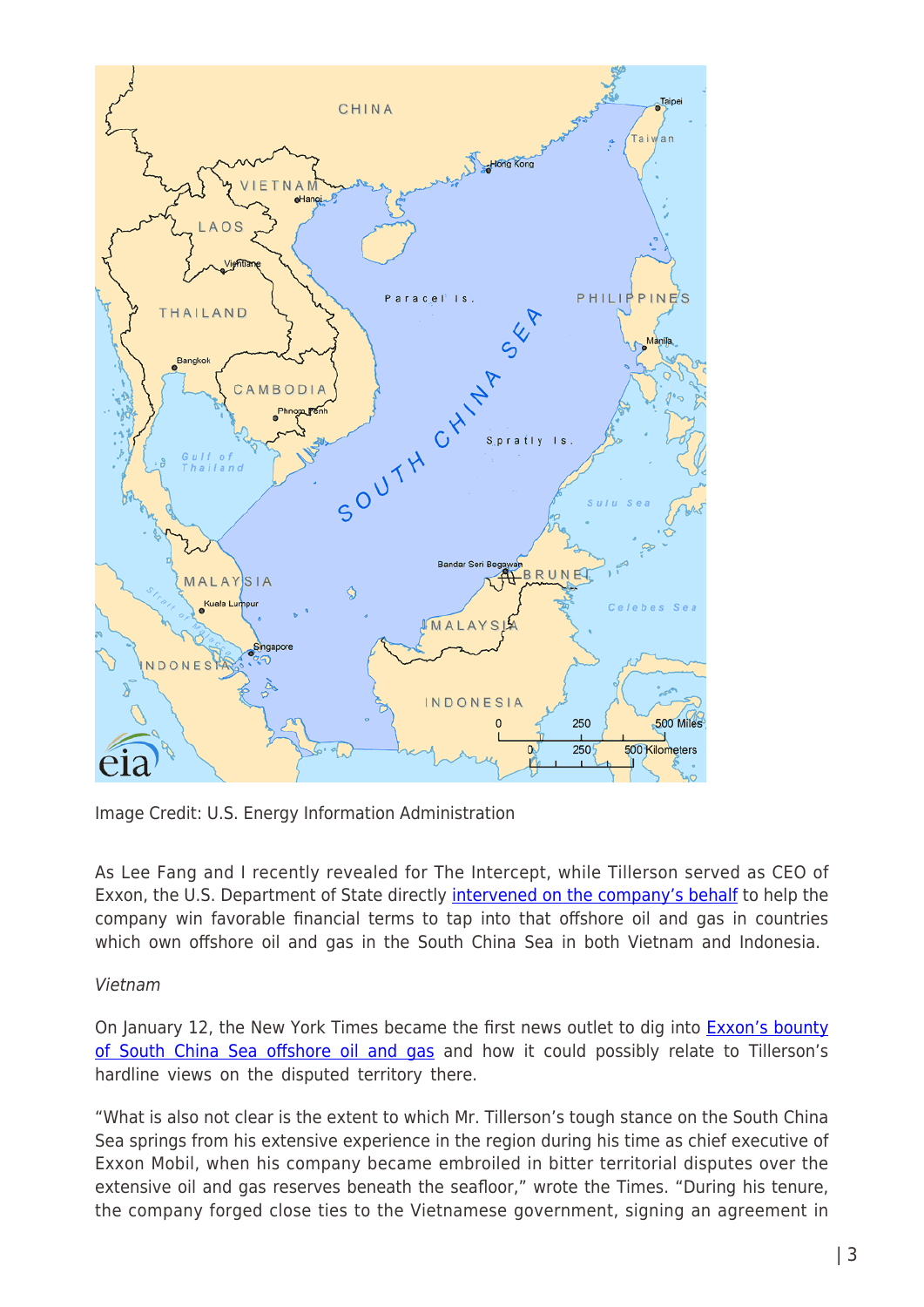2009 with a state-owned firm to drill for oil and gas in two areas in the South China Sea."

That agreement was completed with a "quiet signing given sensitivities with China," according to a **[State Department cable published by Wikileaks](https://wikileaks.org/plusd/cables/09HANOI640_a.html)**. ExxonMobil Vietnam's then-President Russ Berkoben told the State Department that "although EM is uncertain of China's reaction, it is ready if China reacts," according to the cable. The deal made Exxon the largest offshore acreage holder in Vietnam, with 14 million acres to explore and tap into.

In 2008, the South China Morning Post [reported that Exxon](http://www.scmp.com/article/645905/tussle-oil-south-china-sea) had "been approached by Chinese envoys and told to pull out of preliminary oil deals with Vietnam." Vietnam [stood its](http://www.scmp.com/article/645905/tussle-oil-south-china-sea) [ground](http://www.scmp.com/article/645905/tussle-oil-south-china-sea), telling China that Exxon and other companies had a right to drill in its territorial sea under its laws.

Three years later in 2011, Exxon said it had "[encountered hydrocarbons](https://webcache.googleusercontent.com/search?q=cache:aSA5Y6SQakoJ:https://www.ft.com/content/e5674186-ffe5-11e0-ba79-00144feabdc0+&cd=4&hl=en&ct=clnk&gl=us)" in the area during its exploratory drilling in a company statement. China reacted with fury, moving its own state-owned oil platform, belonging to China National Offshore Oil Corporation (CONOC), to the [same area in 2014](http://www.platts.com/latest-news/oil/hanoi/vietnam-china-oil-rig-flare-up-heightens-threat-26784735).

U.S. Secretary of State at the time John Kerry [called CONOC's move](http://www.voanews.com/a/kerry-chinas-oil-rig-in-south-china-sea-provocative/1913329.html) "aggressive" and "provocative," with the Chinese Foreign Minister Wang Yi telling Kerry to ["speak and act](http://www.voanews.com/a/kerry-chinas-oil-rig-in-south-china-sea-provocative/1913329.html) [cautiously"](http://www.voanews.com/a/kerry-chinas-oil-rig-in-south-china-sea-provocative/1913329.html) on the issue.

On January 13, PetroVietnam and Exxon announced a [\\$10 billion deal](http://www.atimes.com/article/exxon-vietnam-gas-deal-test-tillersons-diplomacy/) to build a natural gas power plant in the country, set to be sourced with the [gas Exxon will tap](http://www.platts.com/latest-news/natural-gas/hanoi/petrovietnam-exxonmobil-expect-first-gas-from-27599314) from the South China Sea via the Ca Voi Xanh offshore field. Exxon will also ship the gas to Vietnam via [one](http://www.atimes.com/article/exxon-vietnam-gas-deal-test-tillersons-diplomacy/) [of its underwater pipelines.](http://www.atimes.com/article/exxon-vietnam-gas-deal-test-tillersons-diplomacy/)

## VietGazprom, Rosneft Vietnam

PetroVietnam also has a joint venture with the Russian state-owned company Gazprom; it goes by the name VietGazprom. Together, they [operate five offshore blocks](http://www.maritime-executive.com/article/gazprom-and-petrovietnam-agree-offshore-development) in the South China Sea.

Gazprom began negotiations to buy a 49 percent stake in Vietnam's sole oil refinery, the Dung Quat refinery, in April 2015 but [walked away](http://www.reuters.com/article/us-vietnam-gazprom-neft-idUSKCN0UP0BM20160111) from the potential deal in January 2016.

Rosneft, the Russian state-owned company which [maintains close business ties with Exxon,](https://www.desmogblog.com/2016/12/10/trump-putin-exxon-mobil-state-department-rex-tillerson) also has skin in the game for offshore drilling in Vietnam through its subsidiary Rosneft Vietnam. The project is Rosneft's [first international offshore project](https://www.rt.com/business/335088-rosneft-vietnam-drilling-exploration/).

"The implementation of projects in Vietnam is one of the priority [sic] of Rosneft's international strategy," said Rosneft CEO Igor Sechin, a close ally of Putin, of the project in a March 2016 [press release.](https://www.rosneft.com/press/today/item/180879/) "The development of offshore fields in one of the most dynamically growing Asia-Pacific region country is a remarkable example of high-tech cooperation with our partners … We appreciate not only the current progress of joint projects implementation in Vietnam, but also the future prospects for their development."

Rosneft and PetroVietnam signed a joint cooperation agreement in May 2016, which includes but is not limited to offshore drilling, that will further bolster the ties between Rosneft and Vietnam in the South China Sea.

"The agreement provides for the expansion of cooperation between the parties in Russia,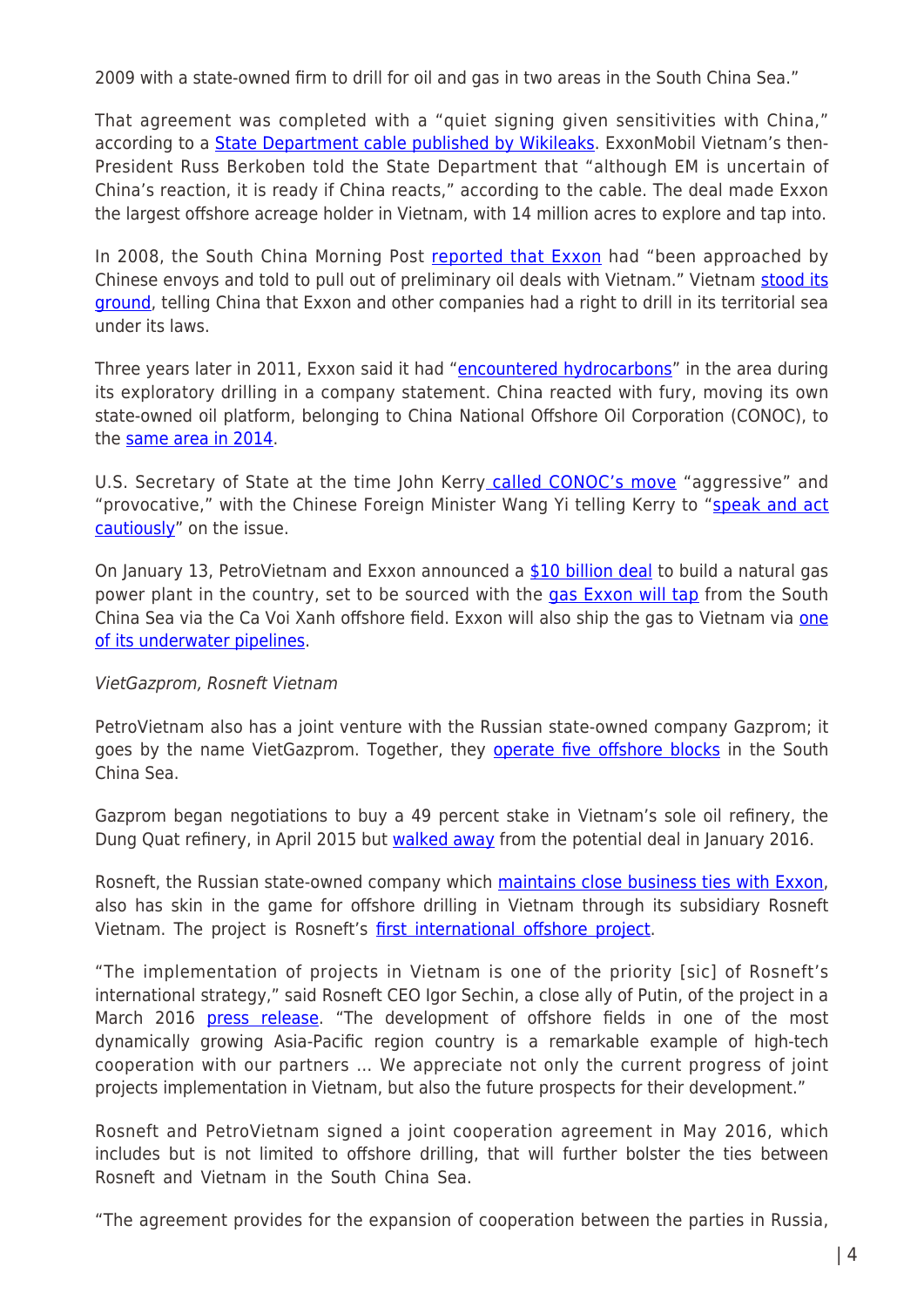Vietnam and third countries in the area of hydrocarbon exploration and production (including offshore), processing, commerce and logistics, as well as staff training," [reads a](https://www.rosneft.com/press/releases/item/181439/) [Rosneft press release](https://www.rosneft.com/press/releases/item/181439/). "The parties agreed to consider potential options for joint projects and define the basic terms of cooperation as well as establish a working group for each of the areas of cooperation."

Rosneft also [co-owns](https://www.rosneft.ru/docs/report/2015/eng/3_7_eng.html) the underwater Nam Con Son Pipeline on a [32.7 percent basis](https://www.rosneft.ru/docs/report/2015/eng/reports/a_report_2015_eng.pdf) through its subsidiary Rosneft Vietnam Pipelines, which is also owned on a 51 percent basis by PetroVietnam.

#### Indonesia

Exxon is a [co-owner](https://local.exxonmobil.com/Indonesia-English/PA/about_where_exp.aspx) of the production sharing agreement between Indonesian state-owned company Pertamina and Thailand state-owned company PTT Public Company Limited, the three of which produce offshore gas from the East Natuna field.

In recent months, as with Vietnam, [tensions have ratcheted up](http://www.reuters.com/article/us-southchinasea-ruling-indonesia-idUSKCN0ZT14M) between Indonesia and China over the disputed territory in the South China Sea.

## **Philippines**

Exxon previously had a stake in offshore wells in the Philippines in the South China Sea, [which it sold in 2011](http://www.philstar.com:8080/business/744004/exxonmobil-opts-out-n-palawan-project) to Mitra Energy (now ladestone Energy). Exxon decided to sell off the wells after it failed to produce commercial-scale levels of oil and gas.

"ExxonMobil drilled the four wells to test a new exploration play concept," **[Exxon said in a](http://www.philstar.com:8080/business/744004/exxonmobil-opts-out-n-palawan-project)** [statement in 2011.](http://www.philstar.com:8080/business/744004/exxonmobil-opts-out-n-palawan-project) "While it encountered gas in three of the four wells drilled, noncommercial quantities of gas were found and ExxonMobil will withdraw from [the project] and resign as the operator."

In 2014, Exxon expressed interest in the Philippines' [offshore reserves up for offer](https://web.archive.org/web/20141020152017/http://www.doe.gov.ph/pecr5/index.php/petroleum/petroleum-areas-for-offer-menu) once again, according to an **official statement** made by the Philippines Department of Energy (DOE). But that bid did not go anywhere, with the DOE [suspending all oil and gas](http://fuelfix.com/blog/2015/03/03/philippines-suspends-oil-gas-exploration-in-disputed-waters-with-china/) [exploration](http://fuelfix.com/blog/2015/03/03/philippines-suspends-oil-gas-exploration-in-disputed-waters-with-china/) in the area due to the territorial dispute with China.

#### Malaysia

In 1997 Exxon [signed a production sharing agreement](http://expressindia.indianexpress.com/fe/daily/19970624/17555463.html) with Malaysian state-owned company PETRONAS. Six years later, the two companies began their first major drilling project in the South China Sea at the [Bintang natural gas field.](http://ir.exxonmobil.com/phoenix.zhtml?c=115024&p=irol-newsArticle_Print&ID=385755)

A decade later in March 2013, Exxon [began production](http://news.exxonmobil.com/press-release/exxonmobil-starts-production-telok-gas-field) in Malaysia's South China Seabased Telok offshore gas basin, a project it co-owns on a 50-50 basis with PETRONAS.

[Exxon began phase two of Telok](https://www.linkedin.com/pulse/exxonmobil-starts-production-from-telok-b-philip-teoh) with PETRONAS in 2014, with the two projects together making up 15 percent of the country's oil production and half its natural gas output. That same year, Exxon signed another [\\$2.6 billion 50-50 ownership stake deal](http://fuelfix.com/blog/2014/09/15/exxon-begins2-6-billion-malaysian-eor-project/)with PETRONAS for an enhanced oil recovery project in the South China Sea.

"Exxon's Malaysian subsidiary operates 34 platforms in 12 fields and has an interest in another 10 platforms in five fields in the South China Sea," [reported the Houston](http://fuelfix.com/blog/2014/09/15/exxon-begins2-6-billion-malaysian-eor-project/) [Chronicle,](http://fuelfix.com/blog/2014/09/15/exxon-begins2-6-billion-malaysian-eor-project/) putting the enhanced oil recovery project deal into context. "Those fields supply